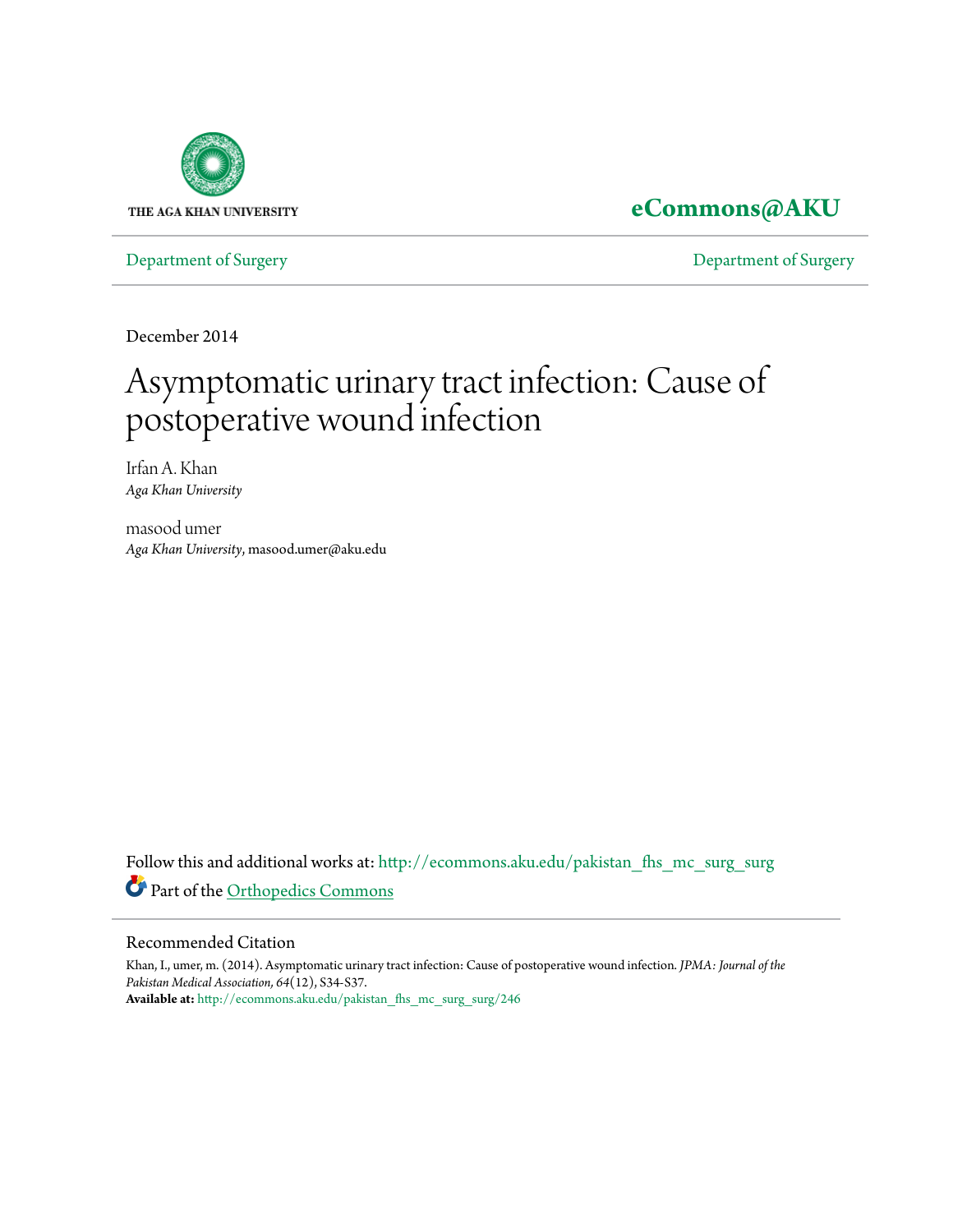ORIGINAL ARTICLE

# **Asymptomatic urinary tract infection: Cause of postoperative wound infection**

Irfan Ashraf, Masood Umer

### **Abstract**

**Objective:** To determine the rate of urinary tract infection in patients given incomplete treatment before undergoing hip fracture surgery.

**Methods:** The descriptive case series was conducted at Aga Khan University Hospital, Karachi, From October 25, 2012 to April 24, 2013. 84 postmenopausal women having hip fracture along with asymptomatic urinary tract infection. The infection was treated incompletely and postoperatively wound infection rate was determined. The SPSS version 17 was used to analyze the data.

**Results:** The overall mean age of the 84 patients in the study was 63.57+10.34 years.

Overall, 14(16.7%) patients had wound infection after orthopaedic implant surgery for hip fracture.

**Conclusion:** There was a high occurrence of wound infection after hip implant surgery in patients having preoperative asymptomatic urinary tract infection who were treated incompletely.

**Keywords:** Wound infection, Urinary tract infection, Post-menopausal, Orthopaedic implant. (JPMA 64: S-34 (Suppl. 2); 2014)

# **Introduction**

Urinary tract infection (UTI) is a common occurrence in elderly population. Among the elderly, females are more prone to UTI because of short urethra and deficiency of sex hormones oestrogen and progesterone.<sup>1</sup> Normal levels of these hormones are required for contraction of epithelial cells of urethra which reduces stasis of urine. Since the post-menopausal women are deficient in these hormones, they are prone to urinary stasis which increases UTI risk.<sup>2</sup> Elderly females also commonly have osteoarthritis, and are prone to osteoporotic hip fractures, for which orthopaedic implant surgery is the gold standard.<sup>3</sup> In patients undergoing surgery, presence of infection in any other part of the body is likely to increase chances of surgical site infection (SSI) by transmission through bloodstream. Thus, patients with hip fractures who also have UTI may have higher SSI rate compared to those without SSI.<sup>4</sup> In some institutes, screening for UTI in patients with hip fractures has become a routine part of pre-operative evaluation, and many times an infection is discovered incidentally.<sup>5</sup> However, the management of UTI in such patients remains controversial because most of these patients are asymptomatic, and not all are given a complete course of antibiotics before surgery. Before the current study, a retrospective pilot study was conducted to know the rate of SSI in patients with asymptomatic UTI, who had received incomplete treatment (<3 days of antibiotics) before surgery. The SSI rate within 30 days of surgery was

Aga Khan University Hospital, Karachi. **Correspondence:** Irfan Ashraf. Email: irfan.ashraf@aku.edu found to be 16%, which was significantly high. The Incidence of SSI in elective orthopaedic surgery with asymptomatic UTI is reported to be around 38%.<sup>6</sup> Since there are no studies available in literature which determined the rate of SSI in patients receiving incomplete treatment of asymptomatic UTI, we therefore planned to conduct the current prospective study.

# **Methods**

The descriptive case series was performed in the Orthopedics, section of the Department of Surgery, Aga Khan University Hospital (AKUH), Karachi from October 25, 2012 to April, 24th 2013. The sample size was calculated from the pilot study conducted earlier at the same institution that showed 5 out of 30 cases of SSI following hip fracture surgery. As such, at p=16%, confidence interval (CI)=95% and  $d=8%$ , the sample size (n) was 84. The sampling technique used was nonprobability consecutive. About sample selection, 84 postmenopausal women with pre-operative asymptomatic UTI (and incomplete treatment) undergoing hip fracture surgery were selected. The inclusion criteria comprised:

Post-menopausal women; 45-80 years of age; preoperative asymptomatic UTI; inter-trochanteric (IT) fracture or fractured neck of femur; hip fracture surgery (Dynamic hip screw or Austin Moore hemiarthroplasty) within 2-3 days after the fracture.

Asymptomatic UTI was defined as having no dysuria, no fever, no supra-pubic tenderness, no costo-vertebral pain, no frequency, no urgency, urine D/R showing > 6 leukocytes or nitrite positive and confirmed with positive urine culture.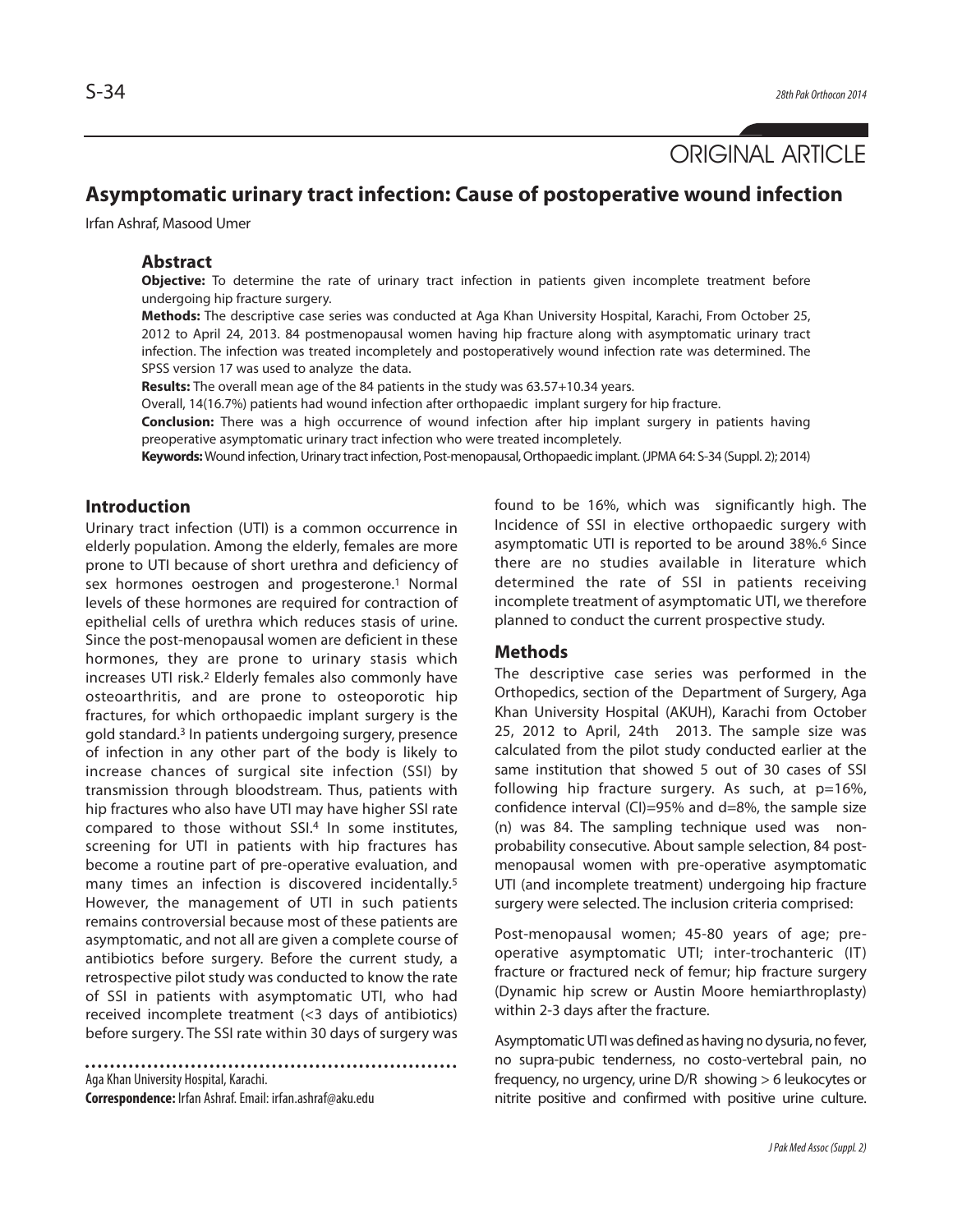Other sources of active infection like sore throat, chest infection, diarrhea, etc were excluded. Besides, according to the Infectious Disease Society of America (IDSA) guideline,7 the duration of antibiotics for the treatment of asymptomatic bacteriuria should be 3-5 days. As such, treatment less than 3 days was considered as incomplete treatment. Hip fracture included both IT fracture and fractured neck of femur<sup>8</sup> which were confirmed on X-rays with the radiolucent line passing through IT area or neck of femur area. After informed consent was obtained from all the participants, urine detailed report (D/R) and culture sensitivity (C/S) were sent from the emergency department. Those in whom urine D/R showed >6 leukocytes or nitrite positive, antibiotics were started prophylactically and surgery was performed within 3 days of the administration of antibiotics. The choice of procedure depended on type of fracture. Dynamic hip screw was carried out for IT fracture, whereas Austin Moore hemiarthroplasty was performed for fractured neck of femur. Post-operative course included analgesia and antibiotics. Wound was assessed by consultant orthopaedic surgeon on postoperative days 2, 7, 14, and 30 to look for signs of infection. Presence of any one or more of the following within 30-days of procedure was considered surgical site infection (SSI) that was confirmed by swab culture and sensitivity:

Purulent discharge from the wound; pain or tenderness over the wound; swelling over the wound; abscess in the wound. Data were entered on a proforma that included patient's demographics, type of fracture, procedure, duration of surgery in minutes, diabetes (yes/no), hypertension (yes/no), and final outcome (SSI - yes/no). Confounding variables were controlled by exclusion of those who had other causes of infection. Moreover, stratification was performed to control the confounders as well. In order to control bias, all urine samples were sent to hospital laboratory for D/R and C/S. Furthermore, wound was assessed by consultant orthopaedic surgeon and all data was entered by independent observer. Data was analyzed using SPSS 17. Results for continuous variables (age and duration of surgery) were analysed as means  $\pm$  standard deviation (SD). For categorical data like type of fracture, procedure, diabetes, hypertension, and final outcome; results were presented as frequencies and percentages. Effect modifiers were controlled through stratification of age, type of fracture, procedure, duration of surgery, diabetes and hypertension. To demonstrate the effect of these on outcome, chi square test was applied and p < 0.05 was considered significant.

## **Results**

The overall mean age of the 84 patients in the study was 63.57±10.34 years (range: 45-80 years). There were 50 (59.5%) women in the 61-80 years age. 34 (40.5%) in the 45- 60 years (Table-1). In terms of type of fracture, 53





Figure-2: Procedure (n=84).

**Table-1:** Duration of surgery.

| <b>Duration (minutes)</b> | Frequency (n=84) | Percentage (%) |
|---------------------------|------------------|----------------|
| $\leq$ 45                 | 38               | 45.2           |
| >45                       | 46               | 54.8           |

Mean duration  $\pm$  (SD) = 47.74  $\pm$  (7.19) minutes.

**Table-2:** Diabetes mellitus.

| <b>Diabetes Mellitus</b> | Frequency (n=84) | Percentage (%) |  |
|--------------------------|------------------|----------------|--|
| Yes                      |                  | 56             |  |
| No                       |                  | 44             |  |

(63.1%) women had IT fracture and 31 (36.9%) women had fractured neck of the femur (Figure-1). Austin Moore hemiarthroplasty was carried out in 31(36.9%) women and in 53 (63.1%), Dynamic Hip Screw was employed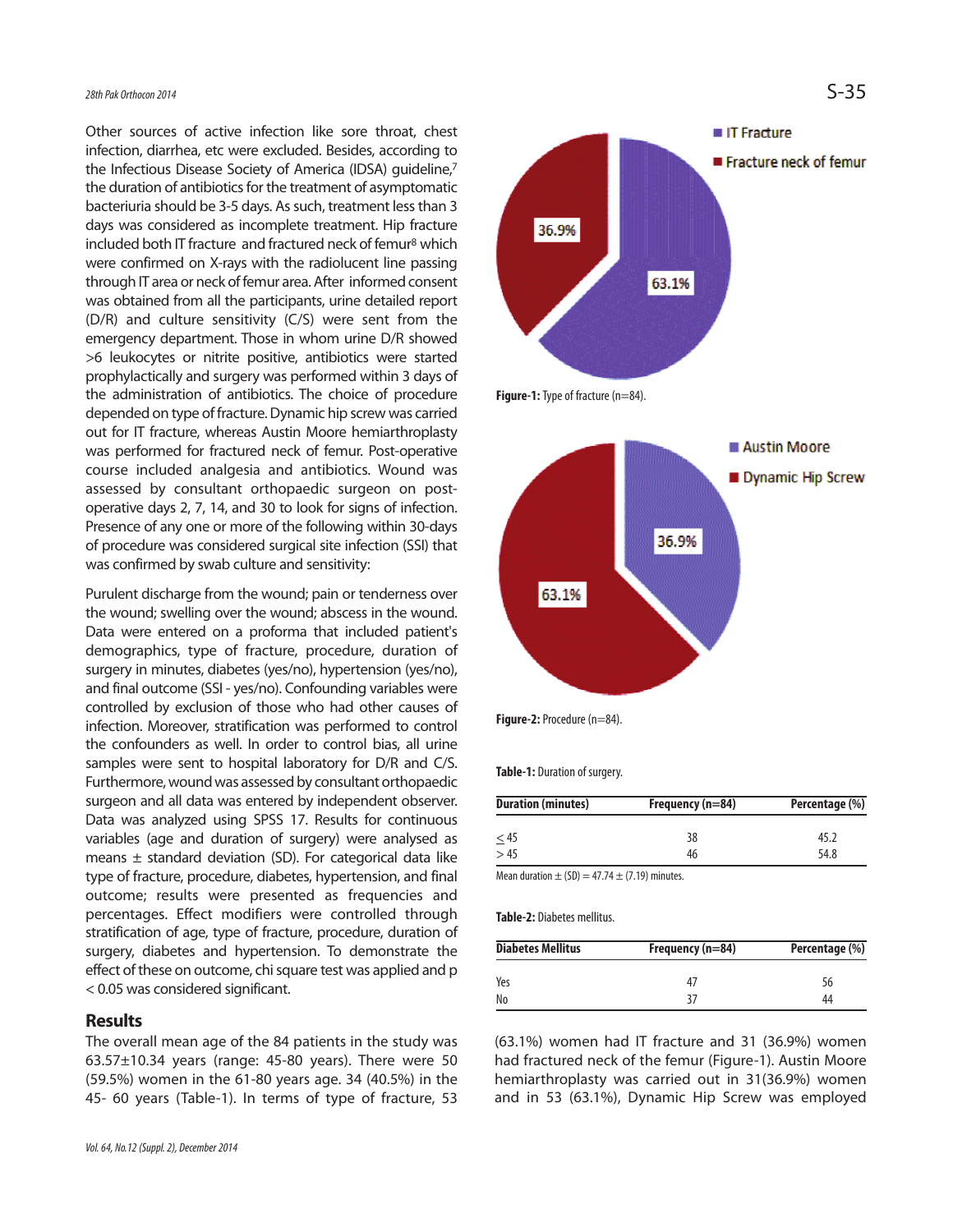#### **Table-3:** Hypertension.

| <b>Hypertension</b> | Frequency (n=84) | Percentage (%) |  |
|---------------------|------------------|----------------|--|
| Yes                 | 48               | 57.1           |  |
| No                  | 36               | 42.9           |  |

**Table-4:** Final outcome (Surgical Site Infection).

| <b>Surgical Site Infection</b> | Frequency (n=84) | Percentage (%) |
|--------------------------------|------------------|----------------|
| Yes                            | 14               | 16.7           |
| No                             |                  | 83.3           |

#### **Table-5:** Age with regard to final outcome (n=84).

| Age (Years)   | <b>Surgical Site Infection</b> |           | *P-value |
|---------------|--------------------------------|-----------|----------|
|               | Yes                            | No        |          |
| $45 - 60$     | 06(17.6)                       | 28 (82.4) | 0.843    |
| $61 - 80$     | 08(16)                         | 42 (84)   |          |
| $M H + I + I$ |                                |           |          |

\*Using chi-square test.

Data is shown in numbers followed by row percentages in parentheses.

#### **Table-6:** Type of fracture with regard to final outcome (n=84).

| <b>Type of fracture</b> | <b>Surgical Site Infection</b> |           | *P-value |
|-------------------------|--------------------------------|-----------|----------|
|                         | Yes                            | No        |          |
| <b>IT Fracture</b>      | 10(18.9)                       | 43 (81.1) | 0.557    |
| Fracture neck of femur  | 04 (12.9)                      | 27(87.1)  |          |

\*Using chi-square test.

Data is shown in numbers followed by row percentages in parentheses.

#### **Table-7:** Procedure with regard to final outcome (n=84).

| <b>Procedure</b>  | <b>Surgical Site Infection</b> |           | *P-value |
|-------------------|--------------------------------|-----------|----------|
|                   | Yes                            | No        |          |
| Austin Moore      | 04 (12.9)                      | 27(87.1)  | 0.557    |
| Dynamic Hip Screw | 10(18.9)                       | 43 (81.1) |          |

\*Using chi-square test.

Data is shown in numbers followed by row percentages in parentheses.

(Figure-2).The duration of surgery ranged from 32 to 61 minutes; 46 (54.8%) had >45 minutes and 38(45.2%) had <45 minutes. The mean duration of surgery was 47.74±7.19 minutes (Table-2). Overall, 47 (56%) women had diabetes mellitus (Table-3) and 48 (57.1%) had hypertension (Table-4).Of the total, 14 (16.7%) had SSI postoperatively whereas, 70 (83.3%) did not have them (Table-5). Stratification of the outcome was also done with regards to age, type of fracture, procedure, duration of surgery, diabetes, and hypertension (Table 6-11).

Table-8: Duration of surgery with regard to final outcome (n=84).

| Duration                        | <b>Surgical Site Infection</b> |                       | *P-value |
|---------------------------------|--------------------------------|-----------------------|----------|
|                                 | Yes                            | No                    |          |
| $<$ 45 minutes<br>$>45$ minutes | 07(18.4)<br>07(15.2)           | 31(81.6)<br>39 (84.8) | 0.773    |

\*Using chi-square test.

Data is shown in numbers followed by row percentages in parentheses.

Table-9: Diabetes Mellitus With Regard To Final Outcome (n=84).

| <b>Diabetes</b> | <b>Surgical Site Infection</b> |           | *P-value |
|-----------------|--------------------------------|-----------|----------|
|                 | Yes                            | No        |          |
| Yes             | 10(21.3)                       | 37 (78.7) | 0.248    |
| No              | 04(10.8)                       | 33 (89.2) |          |

\*Using chi-square test.

Data is shown in numbers followed by row percentages in parentheses.

#### Table-10: Hypertension with regard to final outcome (n=84).

| <b>Hypertension</b> | <b>Surgical Site Infection</b> |          | *P-value |
|---------------------|--------------------------------|----------|----------|
|                     | Yes                            | No       |          |
| Yes                 | 09(18.8)                       | 39(81.3) | 0.768    |
| No                  | 05(13.9)                       | 31(86.1) |          |

\*Using chi-square test.

Data is shown in numbers followed by row percentages in parentheses.

#### **Table-11:** Age distribution.

| Frequency (n=84) | Percentage (%) |  |
|------------------|----------------|--|
| 34               | 40.5           |  |
| 50               | 59.5           |  |
|                  |                |  |

Mean age  $\pm$  (SD) = 63.57  $\pm$  (10.34) years.

# **Discussion**

The results of the study demonstrated that the frequency of wound infection after orthopaedic implant hip fracture surgery among post-menopausal women with asymptomatic UTI (treated incompletely) was 16.7%. Hip fractures are common among elderly females. This is attributable to osteoporosis associated with menopause along with other contributory factors like low body mass index (BMI), poor socioeconomic conditions, illiteracy, lack of calcium supplements, and injudicious use of steroids.<sup>9</sup> The majority of these fractures were IT, followed by neck of femur fractures. A study<sup>10</sup> found 50% of IT fractures and 40% of neck of femur fractures. In this study, 63.1% women had IT fractures, whereas 36.9% had fractured neck of the femur. These fractures are major cause of morbidity in this age group and require surgical intervention. Austin